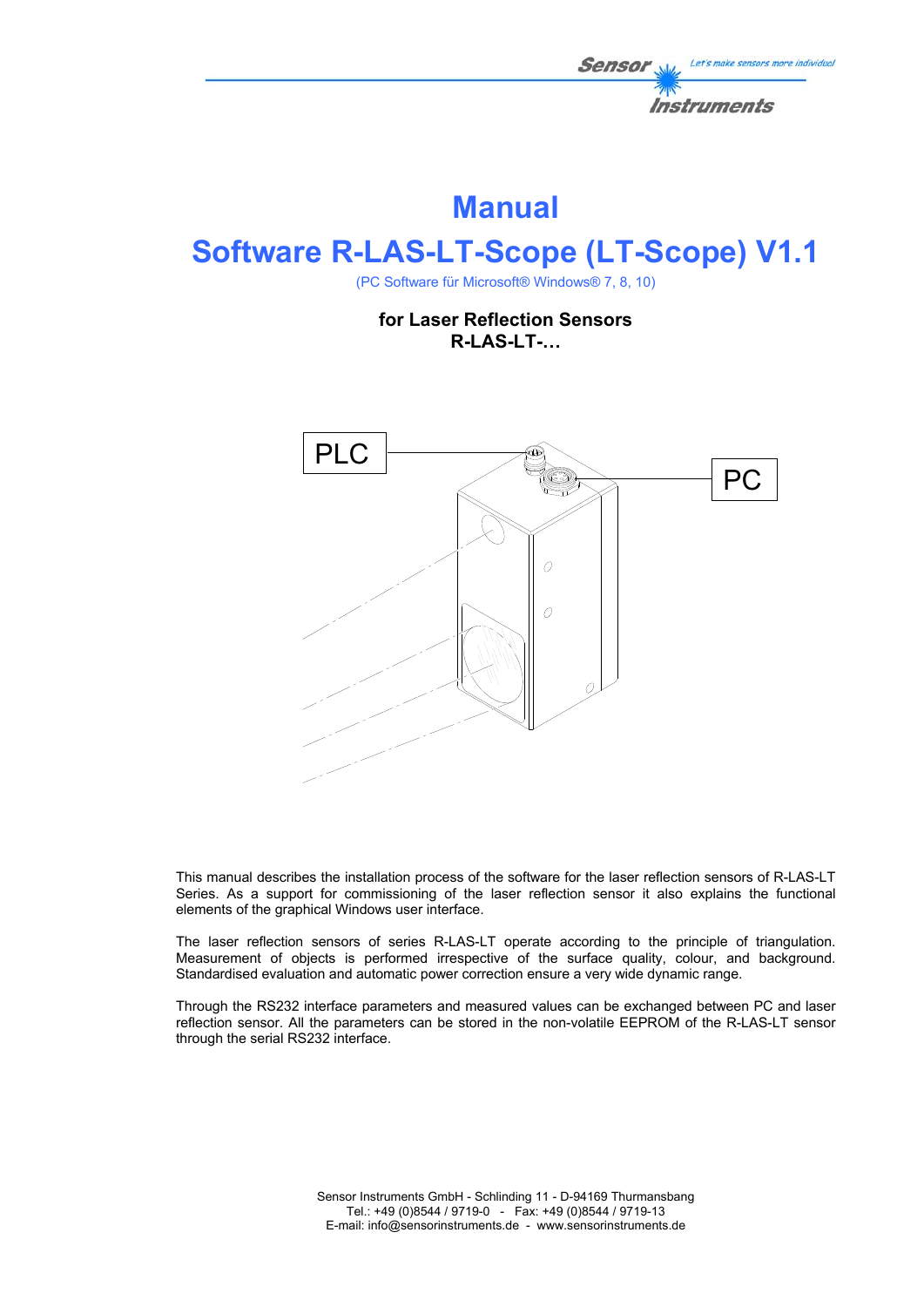## **Installation of the R-LAS-LT-Scope (LT-Scope) software**

The following requirements must be fulfilled for successful installation of the R-LAS-LT-Scope (LT-Scope) software:

- Microsoft® Windows® XP, VISTA, 7
- 
- VGA graphics
- IBM PC AT or compatible<br>• VGA graphics<br>• Microsoft-compatible mou Microsoft-compatible mouse
- CD-ROM drive
- Serial RS232 interface at the PC or USB slot
- Cable **cab-las5/PC** for the RS232 interface or **cab-5/USB** for USB slot

The R-LAS-LT-Scope (LT-Scope) software can only be installed under Windows. Windows must therefore be started first if it is not yet running.

Please install the software as described below:

| 1. | The software can be installed directly from the installation CD-ROM. To install the software, start<br>the SETUP program in the SOFTWARE folder of the CD-ROM.                                                                                                                                      |
|----|-----------------------------------------------------------------------------------------------------------------------------------------------------------------------------------------------------------------------------------------------------------------------------------------------------|
| 2. | The installation program displays a dialog and suggests to install the software in the<br>C:\"FILENAME" directory on the hard disk. You may accept this suggestion with OK or [ENTER],<br>or you may change the path as desired. Installation is then performed automatically.                      |
| 3. | During the installation process a new program group for the software is created in the Windows<br>Program Manager. In the program group an icon for starting the software is created<br>automatically. When installation is successfully completed the installation program displays<br>"Setup OK". |
| 4. | After successful installation the software can be started with a left mouse button double-click on<br>the icon.                                                                                                                                                                                     |

Windows™ is a registered trademark of Microsoft Corp. VGATM is a trademark of International Business Machines Corp.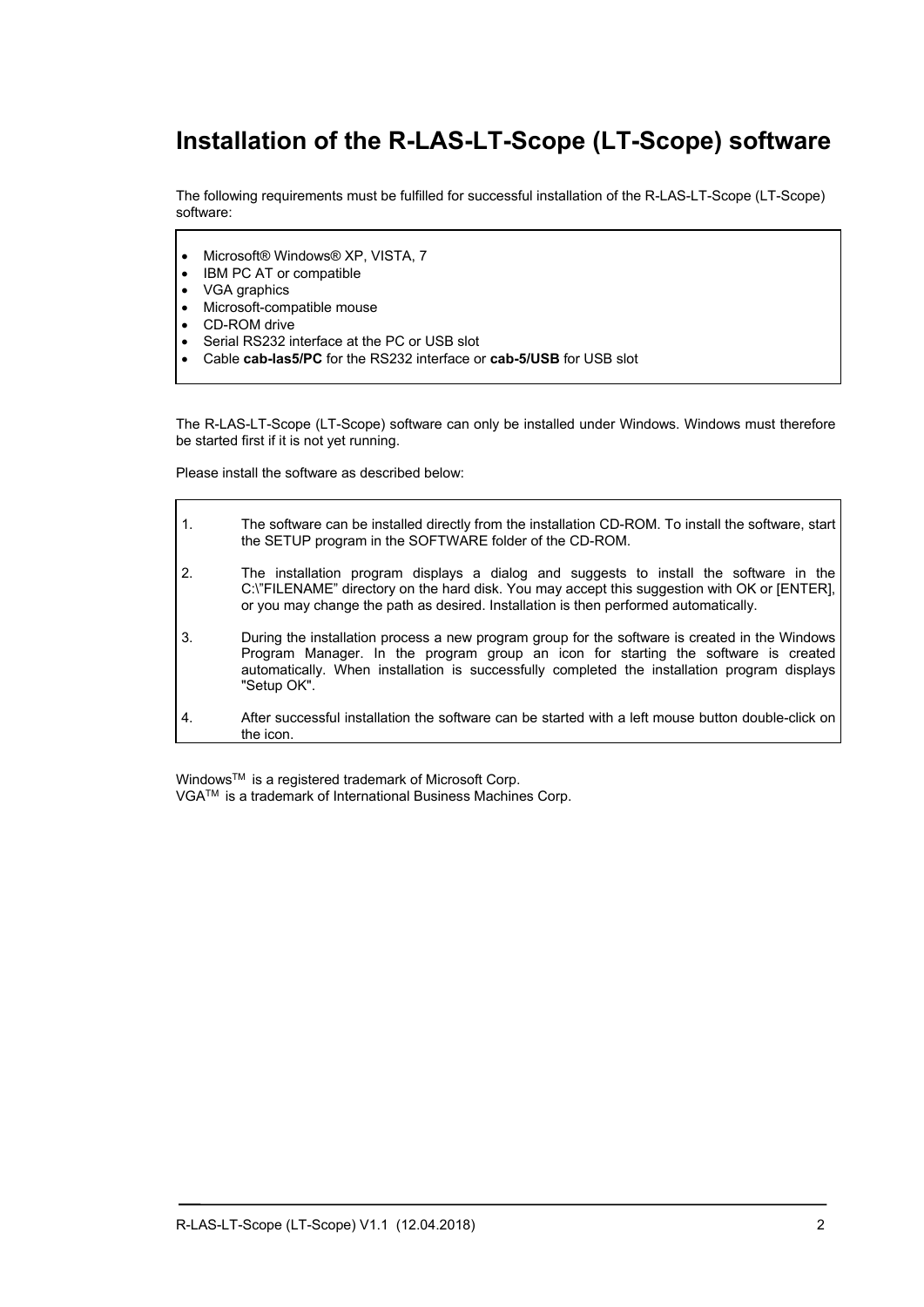# **Operation of the R-LAS-LT-Scope (LT-Scope) Software**

When the R-LAS-LT-Scope (LT-Scope) software is started it displays the following window on the Windows user interface:

Please read this chapter first before you start to adjust and parameterise the R-LAS-LT sensors.

| LT-SCOPE V1.1                                                                                     |                                                                                                                                                                                                                             | $\Box$ o $\times$ |  |  |
|---------------------------------------------------------------------------------------------------|-----------------------------------------------------------------------------------------------------------------------------------------------------------------------------------------------------------------------------|-------------------|--|--|
| LT-Scope V1.1                                                                                     |                                                                                                                                                                                                                             |                   |  |  |
| $\left  \right $<br><b>LASMODE</b><br><b>DYNAMIC</b>                                              | <b>SOURCE</b><br><b>SCALE</b><br>$\mathsf B$<br>$\mathsf{A}$<br><b>NORM</b><br><b>TEMP</b><br>$p\_p$<br><b>FIX</b><br>$\mathbf{0}$<br><b>RAW</b><br>$\overline{0}$<br>▼<br>$\overline{0}$<br>$\mathbf{0}$<br>$\overline{0}$ |                   |  |  |
| 128<br>POWER (pm)<br>100 150 200<br>- 50<br>255<br>$\mathbf{0}$                                   | $255 -$                                                                                                                                                                                                                     |                   |  |  |
| <b>DYNWIN LO</b><br>100<br>DYNWIN HI<br>150                                                       | $230 -$                                                                                                                                                                                                                     |                   |  |  |
| <b>REGCNT</b><br><b>AVERAGE</b><br>$\bf{0}$<br>$\blacktriangledown$<br>1.                         | $204 -$                                                                                                                                                                                                                     |                   |  |  |
| <b>HYSTERESIS</b><br><b>DIST</b><br>5<br><b>MEASURE</b><br>$\overline{\phantom{a}}$               | 178                                                                                                                                                                                                                         |                   |  |  |
| 128<br><b>REF</b><br>0 50 100 150 200 250<br>$\overline{0}$                                       | $153 -$                                                                                                                                                                                                                     |                   |  |  |
| 12<br>Ο<br><b>TOL</b><br>1000 1000 1000 1000 1000 1000 100<br>20 40 60 80 100 127<br>$\mathbf{0}$ | $128 -$                                                                                                                                                                                                                     |                   |  |  |
| <b>TEACH REF</b>                                                                                  | $102 -$                                                                                                                                                                                                                     |                   |  |  |
| $\blacktriangledown$<br><b>POLARITY</b><br>LO                                                     | $76 -$                                                                                                                                                                                                                      |                   |  |  |
| 20<br>BACK_LIM                                                                                    | $51 -$                                                                                                                                                                                                                      |                   |  |  |
| $\blacktriangledown$<br>$\bf{0}$<br>HOLD [ms]                                                     | $26 -$                                                                                                                                                                                                                      |                   |  |  |
| $F$ RAM<br><b>SEND</b><br>GO                                                                      | $0 -$<br>$\bf{0}$                                                                                                                                                                                                           | 100               |  |  |
| $\Box$ EE<br><b>GET</b><br><b>STOP</b><br>$\Gamma$ FILE                                           | $COM1$ $\blacktriangleright$ LINE OK<br><b>CONNECT</b><br>V1.0                                                                                                                                                              |                   |  |  |

In order to avoid data transfer problems through the serial interface it is recommendable to change to the STOP mode (press the STOP button) before activating function keys and sliders.

### **Pressing the right mouse button on an individual element will call up a short help text.**

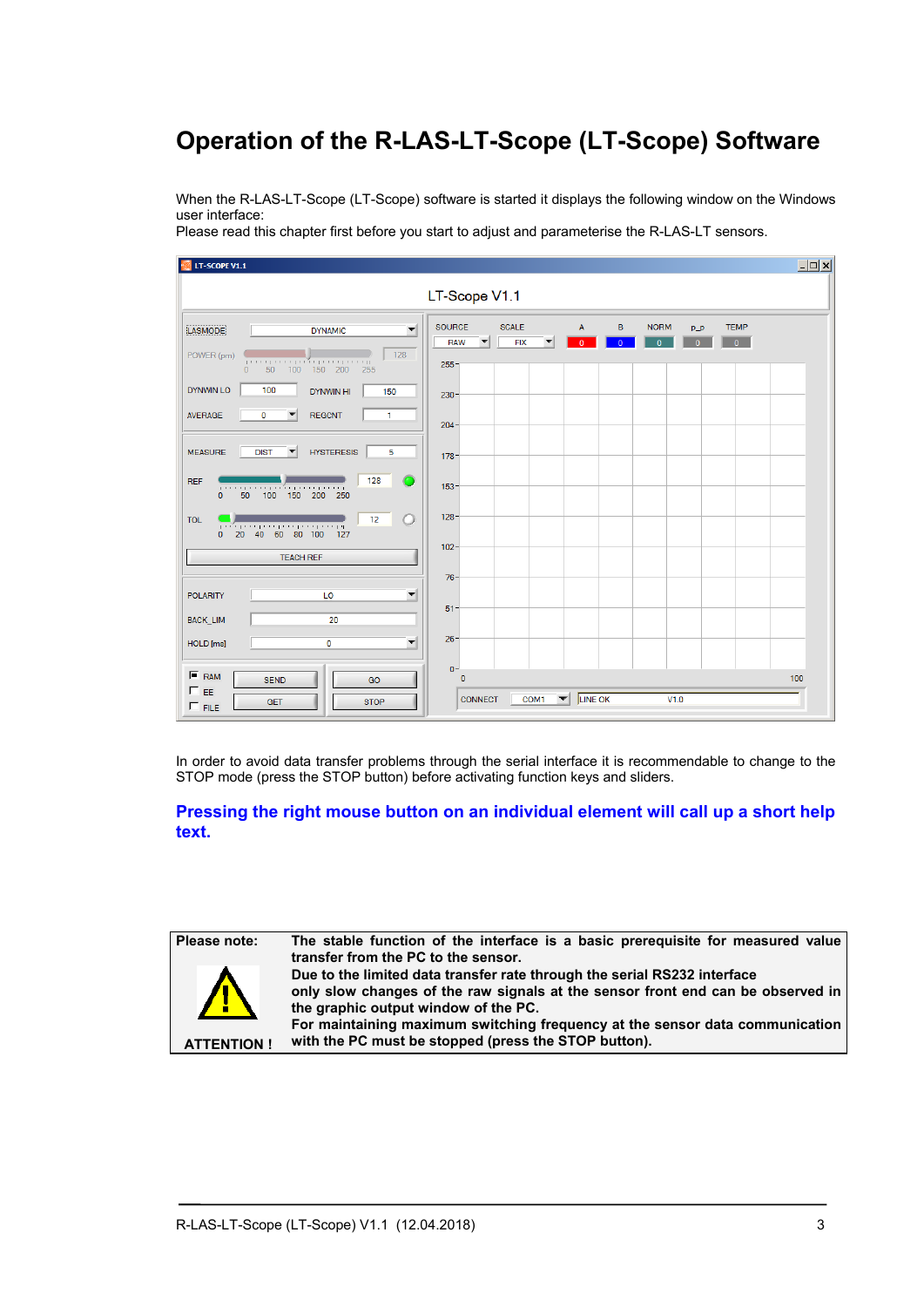|  | <b>JE OK</b> |  |
|--|--------------|--|
|  |              |  |

The software starts with the standard configuration COM1 and the respective communication status.

The software provides the following status messages:

**TRY:** The PC tries to establish a connection with the sensor through the respective selected interface

**LINE OK:** The connection between PC and sensor could be established successfully.

**TIMEOUT:** A connection between PC and sensor could not be established, or the connection is faulty. In this case it should first be checked whether the sensor is supplied with voltage, and whether the RS232 interface cable is correctly connected.

If the interface assignment at the PC is not known, a selection can be made from COM and COM9 by clicking on the selection field  $[\downarrow]$  in the CONNECT group.

**NOT AVAIL:** The selected interface is not available at the PC.



#### **SEND [F9]:**

When the **SEND** button is clicked (or shortcut key button F9 is pressed), all the currently set parameters are transferred between PC and sensor. The target of the respective parameter transfer is determined by the selected button (**RAM, EEPROM,**  or **FILE**).

#### **GET [F10]:**

The currently set values can be interrogated from the sensor by clicking on the **GET** button (or with shortcut key button F10). The source of data exchange is determined by the selected button (**RAM**, **EEPROM**, or **FILE**).

#### **RAM:**

The **RAM** is a **volatile** memory in the sensor's micro-controller, i.e. when the power at the sensor is turned off, these parameters will be lost again.

#### **The sensor always operates with the parameters in its RAM.**

If the **RAM** option is selected, a click on **SEND** writes the current parameters to the sensor's **RAM** memory, and a click on **GET** reads the parameters from the sensor's **RAM** memory.

#### **EEPROM:**

The **EEPROM** is a **non-volatile** memory in the sensor's micro-controller. When the power at the sensor is turned off the parameters in the **EEPROM** will not be lost. When power is turned on again, the parameters are loaded from the **EEPROM** to the **RAM** memory. Figuratively speaking the **EEPROM** thus is a level lower than the **RAM**. Data exchange between **PC** and **EEPROM** automatically is performed through the **RAM**  memory, which means that parameters that are written to the **EEPROM** automatically are also written to the **RAM,** and data that are read from the **EEPROM** automatically are also read to the **RAM**.

If the **EEPROM** option is selected, a click on **SEND** writes the current parameters to the sensor's nonvolatile **EEPROM** memory, and a click on **GET** reads the parameters from the sensor's **EEPROM**.

The **RAM** memory should always be used for parameterising the sensor. When suitable parameters have been found for the respective application, these parameters must be written to the sensor's **EEPROM** so that after restarting the sensor these parameters can be loaded from the **EEPROM** into the **RAM** memory.

#### **FILE:**

After pressing **SEND**, the current parameters can be written to a selectable file on the hard disk. With **GET** parameters can be read from such a file. When the **SEND** or **GET** button is pressed, a dialog box opens for selecting the desired file.

**TIP!** Once suitable parameters have been found for a certain application, these should always be saved in a file on the PC.

#### **GO [F11]:**

A click on this button starts data transfer from the sensor to the PC through the serial RS232 interface.

#### **STOP [F12]:**

A click on this button stops data transfer from the sensor to the PC through the serial RS232 interface.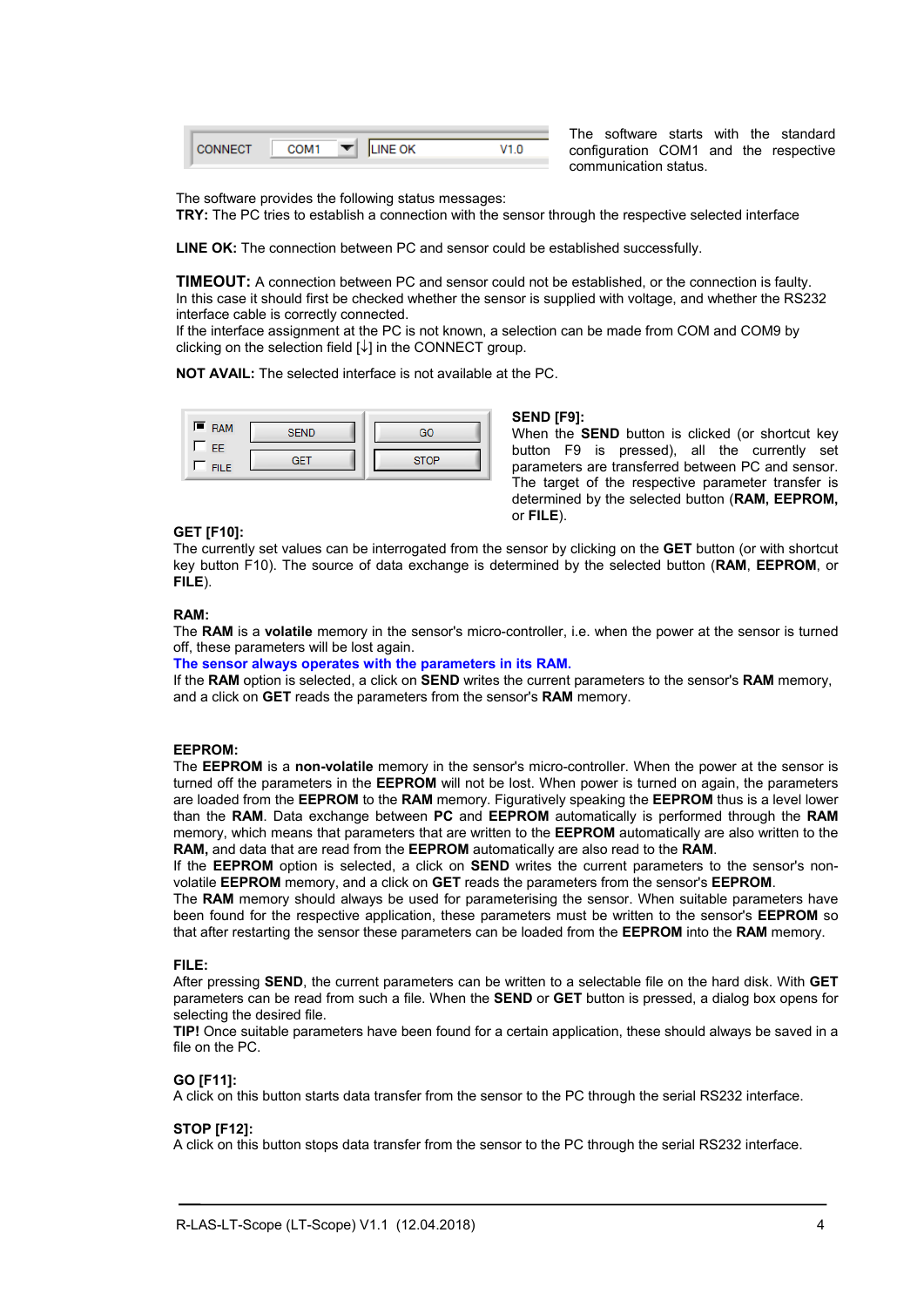### **The functions of the individual control elements will be explained on the following pages:**

**Note: Changing the parameter function groups will only take effect after pressing the SEND key in the MEM function field on the sensor!** 



#### **LASMODE:**

In this function group the laser operating mode and the laser power at the R-LAS-LT sensor can be adjusted.

**STAT:** With this selection button the laser power is constantly kept at the value that is set at the slider.

**DYN:** The laser power is automatically and dynamically adjusted by means of the amount of radiation reflected from the object. In this operating mode the POWER slider is ineffective..

#### **POWER:**

With this slider the laser power is adjusted to a fixed value between 0 and 255 in STAT mode. Any change only becomes effective after the SEND button is pressed!

#### **DYNWIN LO:**

Lower limit of the setpoint range (minimum permissible intensity):

DYN, WIN, LO is the lower setpoint limit, i.e. the laser power will be increased, if the measured intensity (signal1+signal2)/2 is less than the lower setpoint limit!

#### **DYNWIN HI:**

Upper limit of the setpoint range (maximum permissible intensity):

The automatic control algorithm (DYNAMIC-mode) tries to keep the laser power (intensity) measured by the laser sensor within a setpoint range. The range limits of the setpoint value can be set by using the software.

DYN\_WIN\_HI is the upper setpoint limit, i.e. the laser power will be reduced, if the measured intensity lies above the upper setpoint limit!

#### **REGCNT:**

Time constant with activated automatic laser power control (DYNAMIC-mode):

According to the entered value ( $n = 1$  ... 255) the laser power will be automatically corrected at every x-th scan (measured value scan), i.e.  $n = 1$  means a low control time constant,  $n = 255$  means a high control time constant!

#### **AVERAGE:**

Determines the number of measuring points over which the sensor signal is averaged (noise suppression).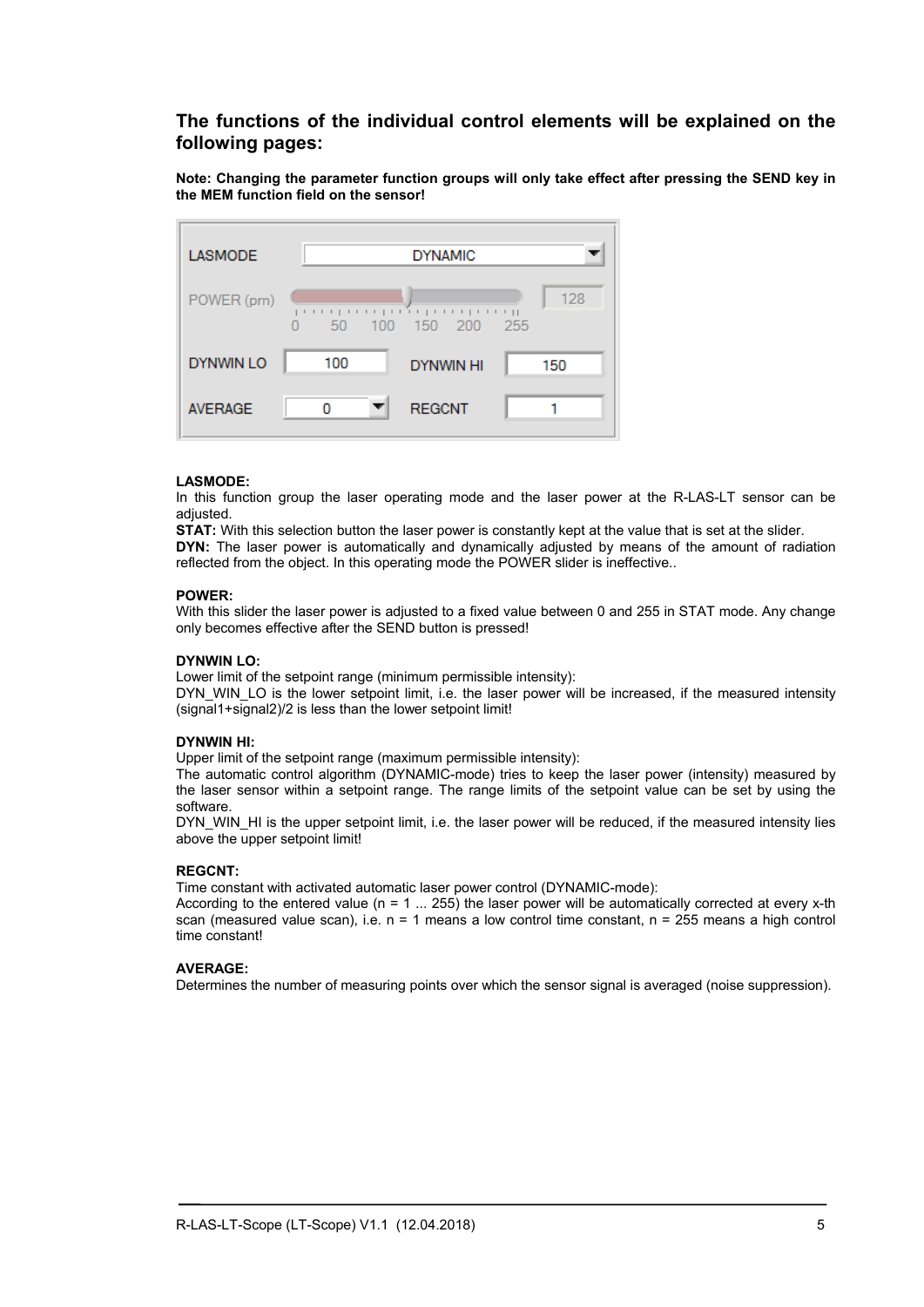

#### **MEASURE:**

Selects the operating mode of the R-LAS-LT sensor.

- **DIST:** The R-LAS-LT sensor works for distance measuring according to the triangulation principle. In DIST mode standardization of the two input signals (raw values A, B) is performed according to the following algorithm: STANDARD=128+(A-B)/(A+B). **In this operating mode the LASMOD option field should be set to DYN.**
- **INTENSITY:** The R-LAS-LT sensor responds to intensity fluctuations at the receiver unit. The mean value of the input signals (raw values A, B) is formed:  $I=(A+B)/2$ . A typical application example for this is contrast measurement through the radiation that is reflected back to the R-LAS-LT sensor from the object surface.

**In this operating mode the LASMOD option field should be set to STAT.** 

#### **REF:**

With this slider, or with the edit box, the reference value (setpoint value, corresponds with the standardized distance value, e.g. 500 mm in case of type LT-500) for the respective application can be set with a mouse click. A REF-"LED" indicates whether the current measured value lies above (yellow) or below (green) the set REFERENCE (change of switching state at digital output REFOUT). It must be taken into consideration that the adjustable reference value range is limited upwards and downwards by the selected tolerance band. It must also be taken into consideration that the HYSTERESIS setting (see below) has no effect on the REF-"LED", HYSTERESIS only is effective at digital output REFOUT (pin4 of the 4-pin M8 plug).

#### **TOL:**

With this slider, or with the edit box, a tolerance band can be applied around the respective reference value (setpoint value, standardised distance value). If the current measured value from the sensor exceeds the set tolerance thresholds in up or down direction, the TOL-"LED" lights up in red. Such exceeding of the set tolerance limits also becomes effective at output pin2 of the 4-pin M8 plug (TOLOUT) as a change of switching state.

It must also be taken into consideration that the HYSTERESIS setting (see below) has no effect on the TOL-"LED", HYSTERESIS only becomes effective at digital output TOLOUT.

#### **TEACH REF:**

When this button is pressed the currently measured STANDARD signal value is set as a new reference in STANDARD mode.

#### **HYSTERESIS:**

The hysteresis setting value applies a switching threshold around the upper and lower tolerance threshold and around the currently set reference value. The switching hysteresis acts on the two digital outputs TOLOUT and REFOUT. The switching hysteresis increases the signal stability at the digital outputs of the R-LAS-LT sensor. It must be taken into consideration that the hysteresis setting has no effect on the REF- "LED" and TOL-"LED" display in the R-LAS-LT-Scope (LT-Scope) program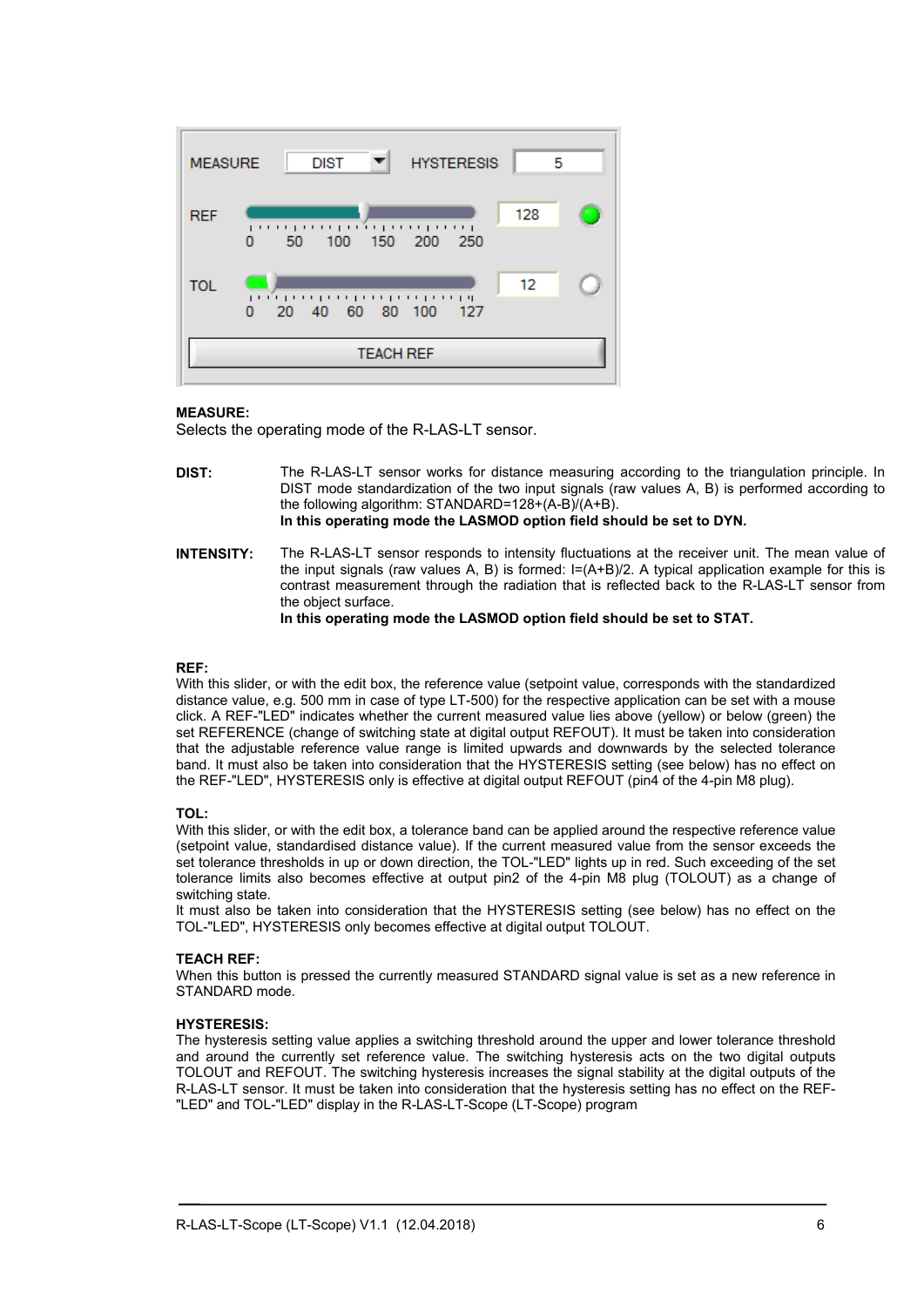| <b>POLARITY</b> | LO |
|-----------------|----|
| BACK_LIM        | 20 |
| HOLD [ms]       |    |

#### **POLARITY :**

Determines the polarity change of the digital output when the tolerance limits are exceeded. LO = low-active; HIGH = high-active

#### **BACK\_LIM :**

In this edit box a threshold for the minimum background intensity (background limit) can be pre-set. As a rule the operating range of the laser sensor lies above this threshold. The mean value (A+B)/2 is formed from the raw signals A and B measured at the differential diode (receiver). If this mean value falls below the set BACK LIM threshold, the current STANDARD value is replaced with the value 255. The digital outputs are no longer actuated. In case of very low signal levels (mostly caused by the background) "biasing" to an infinitely large distance (corresponds with STANDARD value = 255) is performed through the STANDARD value instead of the unsafe distance information.

#### **HOLD :**

The sensors of the R-LAS-LT series operate with minimum scan times in the range of 150µs. For this reason most of the SPCs that are connected at the sensor outputs have difficulties with the safe detection of the resulting short changes of switching states (e.g. TOLOUT signal). By activating the respective HOLD selection button a pulse lengthening at the digital output of the R-LAS-LT sensor of up to 200 ms can be set.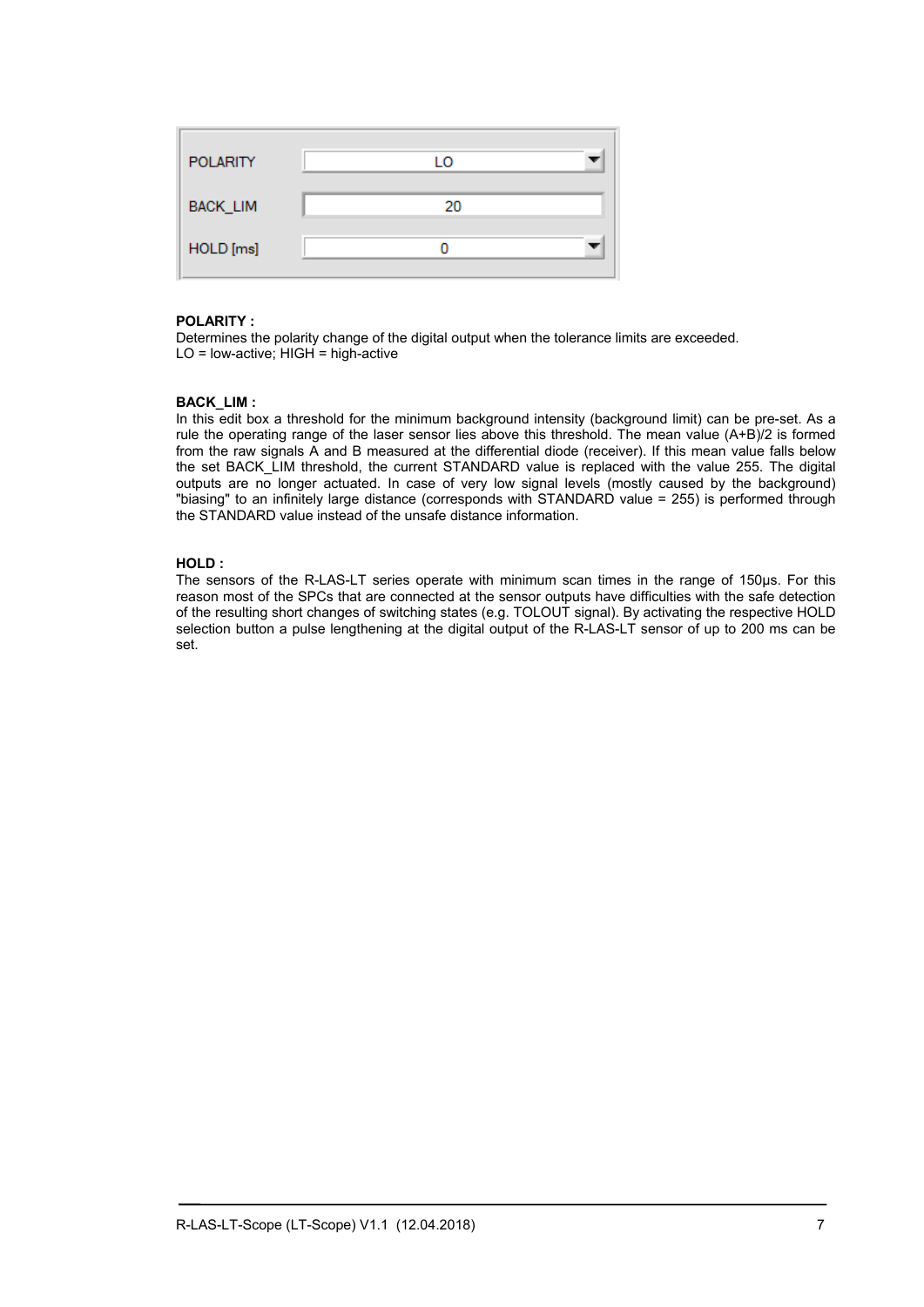Various displays and a graphic window are available for the visualization of all important data for the parameterization. The meaning of the individual displays and the graph is explained below.



**A:**  Shows the raw signal from receiver A.

**B:** 

Shows the raw signal from receiver B.

#### **NORM:**

Shows the normalized signal formed by the raw signals (differential diode) A and B.

#### **p\_p:**

Indicates the peak-to-peak value of the norm value shown in the graph MEASURE.

#### **TEMP:**

Temporary signal **TEMP=(A+B)/2**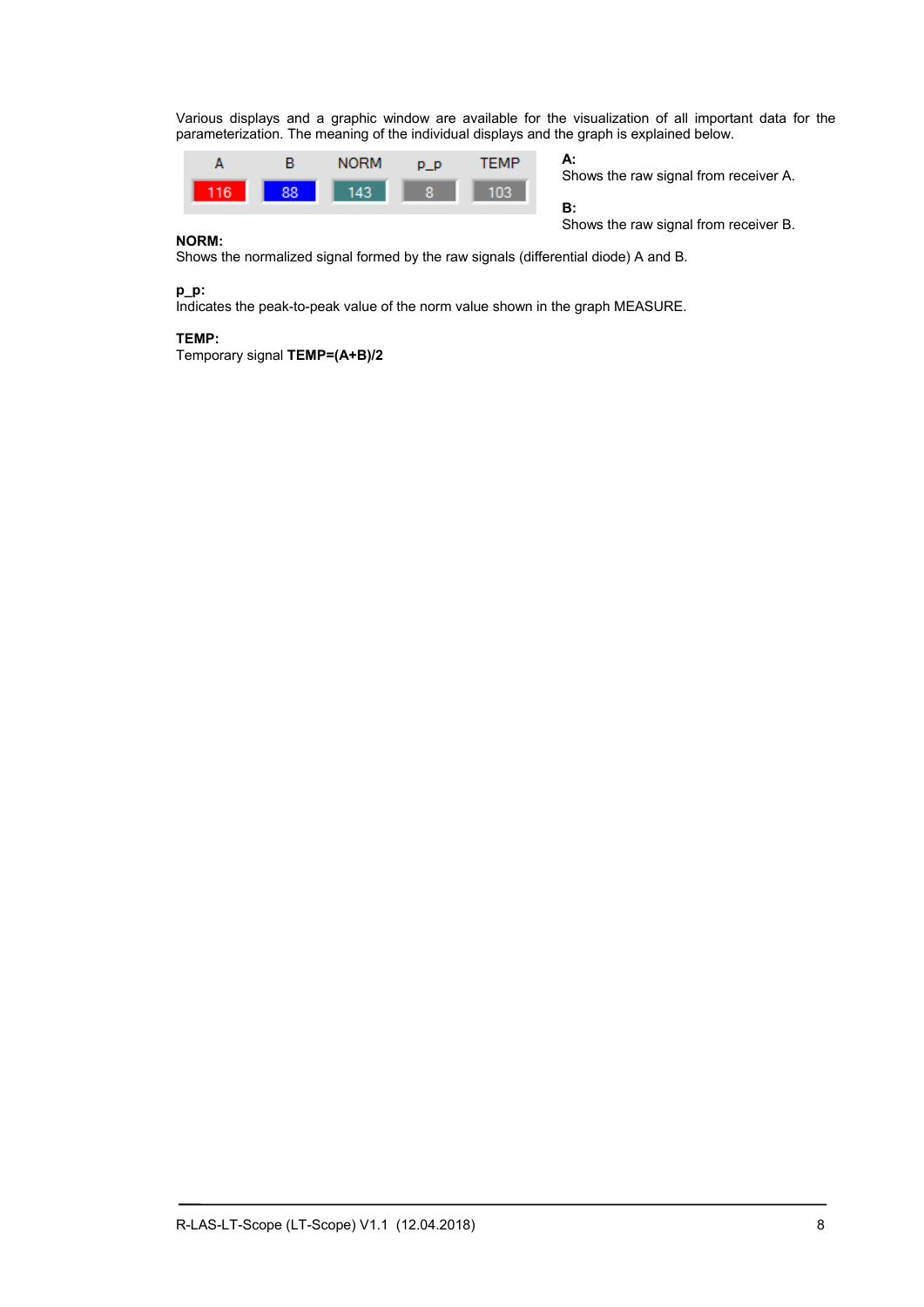

#### **SOURCE:**

With the help of **SOURCE** you can choose which signals are displayed in the graph.

#### **RAW:**

Shows the raw signals from receiver A and B.



### **MEASURE:**

Displays the NORM signal with the tolerance window set.

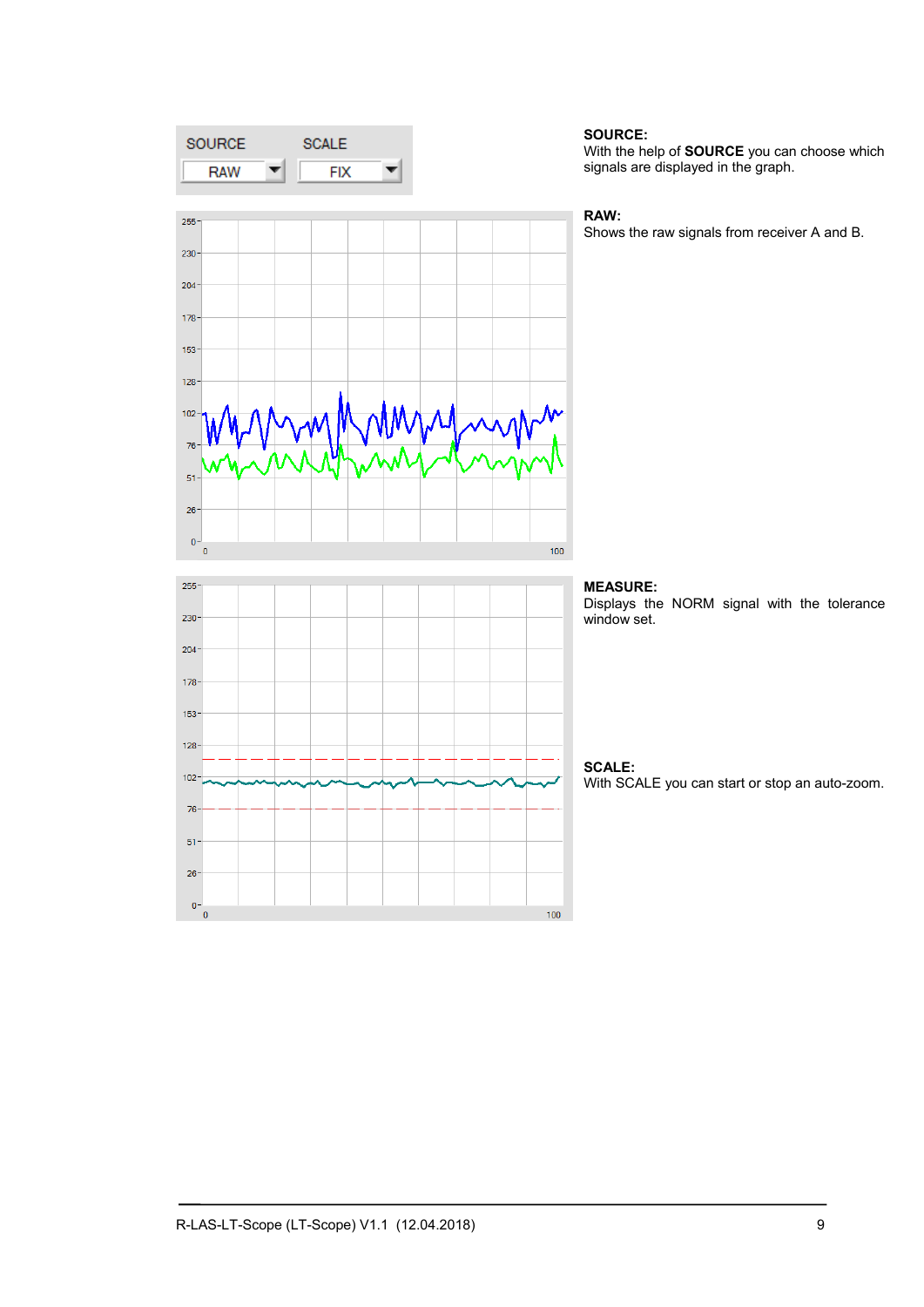## **Connector Assignment**



4-pole M8 connector R-LAS-LT <-> PLC

Assignment 4-pole M8 connector R-LAS-LT – PLC:

| <b>PIN</b> | <b>COLOR SIGNAL</b> |                           |  |
|------------|---------------------|---------------------------|--|
|            | Brn                 | $+U_b$ (+24VDC $\pm$ 10%) |  |
|            | Wht                 | <b>TOLOUT</b>             |  |
| 3          | Blu                 | GND (0V)                  |  |
|            | Blk                 | <b>REFOUT</b>             |  |

Assignment 5-pole fem. connector R-LAS-LT – RS232:

| <b>PIN</b> | <b>SIGNAL</b> |  |
|------------|---------------|--|
|            | GND (0V)      |  |
|            | TxD           |  |
| ว          | RxD           |  |
|            | Not connected |  |
|            | Not connected |  |

## **Laser Warning**